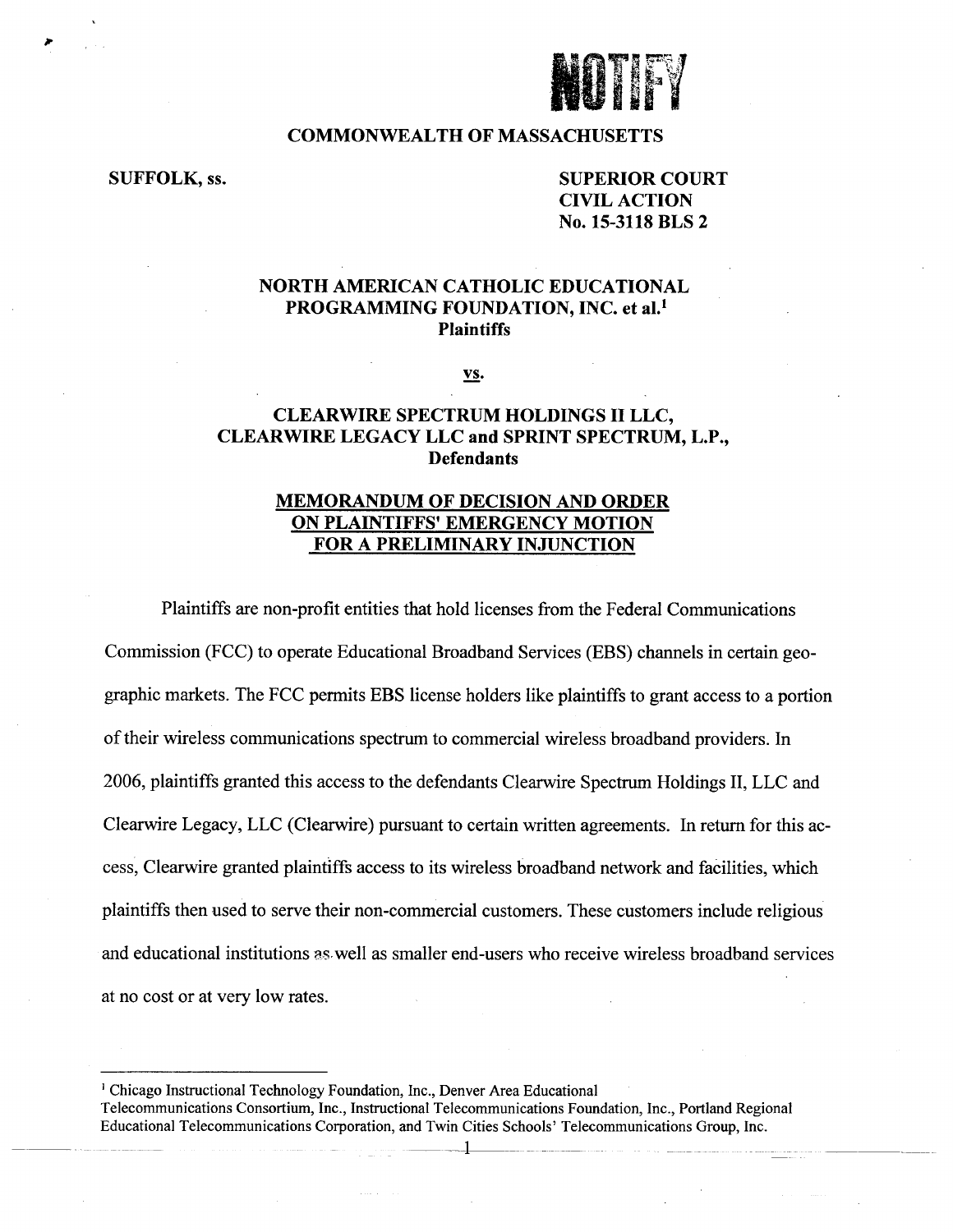In 2013, the defendant Sprint Spectrum L.P. (Sprint) acquired Clearwire and began to use those portions of the spectrum licensed to Clearwire for its own commercial use. As part of a plan to upgrade its own service, Sprint announced its intention to transition from a WiMAX network to a more advanced "Long-Term Evolution" (LTE) network. This transition required among other things the decommissioning of approximately 1,600 WiMAX-only sites. The closure of these sites would mean that the non-commercial customers of plaintiffs would no longer have the internet access they enjoyed through Clearwire. November 6, 2015 was set as the decommission date.

Although plaintiffs welcomed a transition to a more advanced network, they also insisted that, as part of the transition, Sprint had to offer the same services that Clearwire had provided pursuant to its agreements with plaintiffs. Sprint disagreed. Negotiations among the parties ensued. Although they did work out an interim agreement (the ISA) effective for three months between March and May 2015, Sprint ultimately would not go along with plaintiffs' demands as to the quality of service plans that plaintiffs' customers should receive. With the November 6 deadline looming, plaintiffs on August 14, 2015 sent the defendants a Notice of Default. Each side dug in its heels and on October 14, 2015, this lawsuit was filed seeking an injunction against the closure of the remaining WiMAX sites through which plaintiffs' customers obtain their internet access.

A hearing on plaintiffs' Motion for a Preliminary Injunction was held on November 3, 2015, just three days before the November 6, shutdown. Because of the need for a quick decision, this Court ruled on plaintiff's Motion the next day by way of a margin endorsement, concluding that that the plaintiffs were entitled to the relief they requested. This memorandum sets forth the reasons for that ruling.

 $2-$ 

حامدا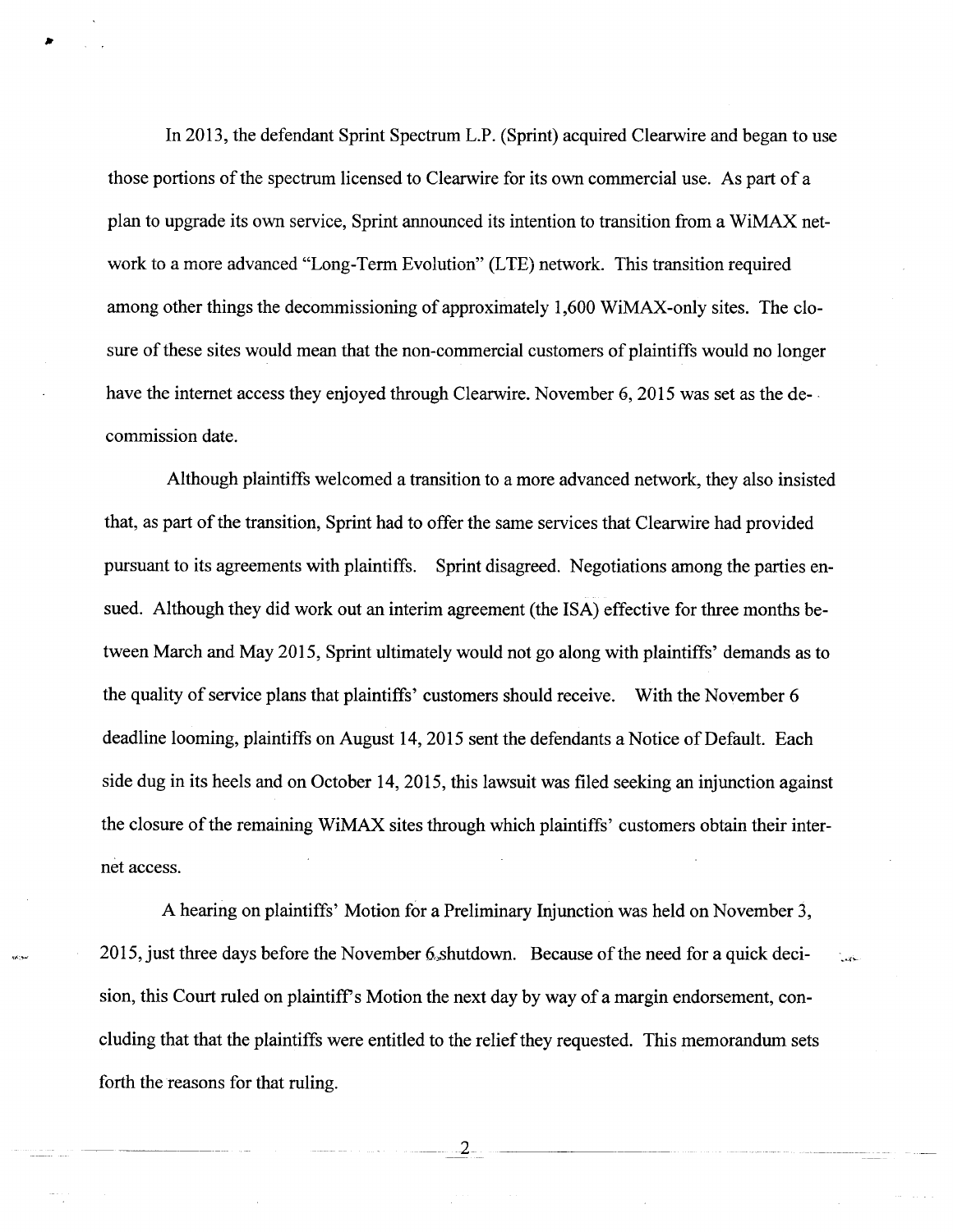The legal standard this Court applies is well established. Plaintiffs must demonstrated that there is a substantial likelihood that they will succeed on the merits of their claims, that there is a substantial risk they will suffer irreparable harm if the injunction is not granted, and that this threatened injury to plaintiffs outweighs any harm to defendants. Packaging Industries v. Cheney. 380 Mass. 609 (1980). This Court may also take into account the public interest. Hull Mun. Lighting Plant v. Mass. Mun. Wholesale Elec. Co., 399 Mass. 640, 647 (1987). In determining that plaintiffs have satisfied that standard, the Court has considered not only the arguments and memoranda of the parties but has carefully reviewed the affidavits they have submitted as well as certain written agreements attached thereto. Much of the relevant facts are undisputed.

As to the merits of the plaintiffs' claims, plaintiffs rely on the language of their contracts with Clearwire. Master Royalty and Use Agreements or "MRUAs" govern the overall relationship between Clearwire and the plaintiffs. See Exhibit A to Affidavit of Jonathan I. Handler. Individual Use Agreements or "IUAs" set forth the rights and obligations of each party with respect to use of the EBS spectrum. See Exhibit B to Affidavit of Jonathan I. Handler. Plaintiffs maintain that the defendants are in breach of these agreements in two important respects. First, Section 10(b) of the IUAs permits Clearwire to sublicense its use of the broadband spectrum to another commercial entity only if plaintiffs give their written consent, so long as that consent is not unreasonably withheld. It is undisputed that plaintiffs have not consented to Sprint's use of the spectrum. That same contractual provision states that plaintiffs may withhold their consent if Clearwire does not "covenant in writing" that the proposed sublicensee (here, Sprint) will provide broadband access equivalent to what Clearwire itself would have provided had there been no sublicense. This forms the second basis for plaintiffs' claim. The IUAs require that the

 $3$   $\overline{\phantom{a}}$ 

 $\sim 10^{-10}$  and  $\sim 10^{-10}$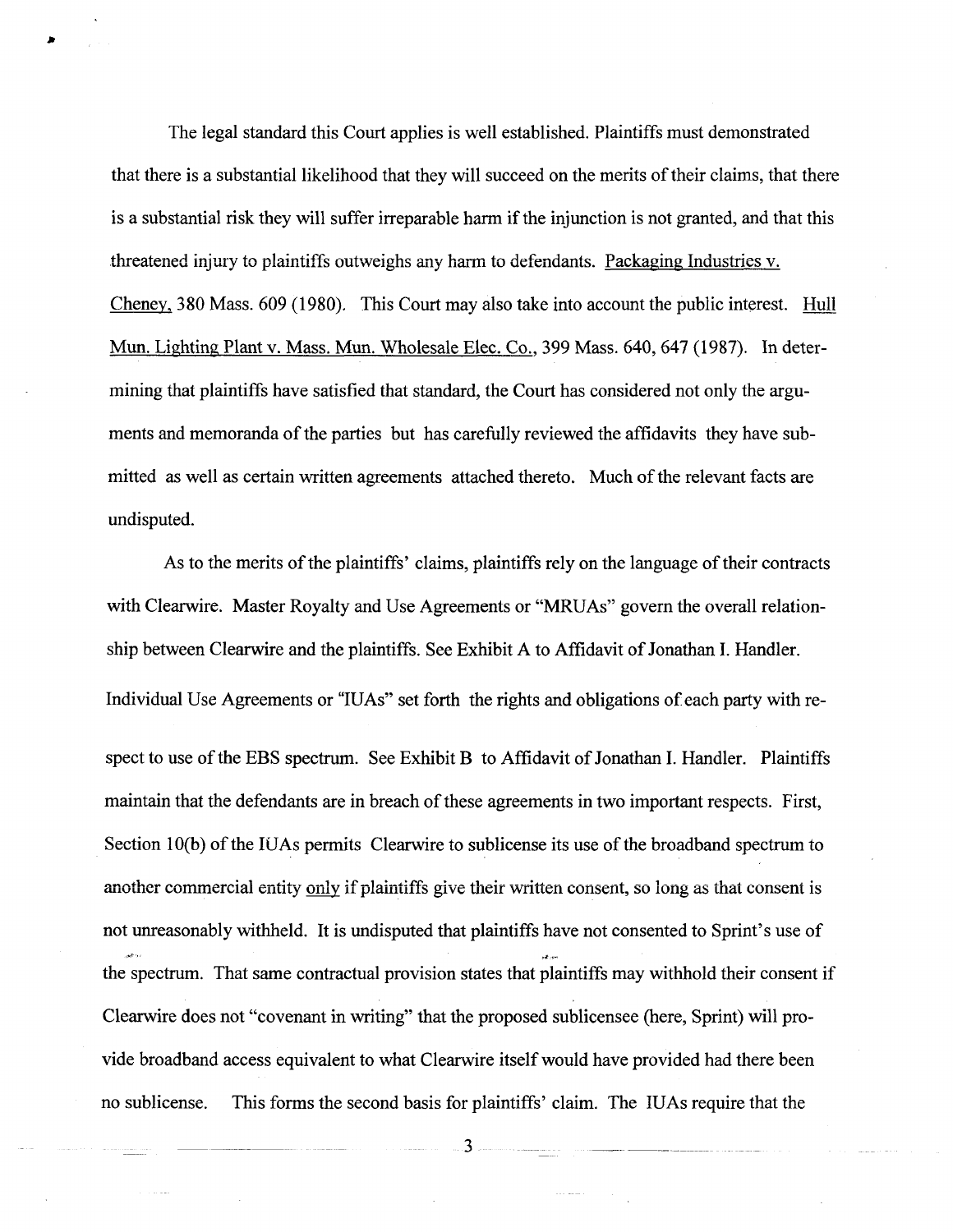plans Clearwire provides to plaintiffs' customers must "have the same capacity and characteristics as the highest level of premium mass market retail services provided on Clearwire's network or its affiliate's network in the market where it is used." See  $\S7(k)(4)$  of IUAs. Although Sprint maintains that it does not offer the same "unlimited" retail plan that Clearwire had provided to plaintiffs' customers, what it is offering to plaintiffs is plainly inferior to the "highest level of premium mass market retail services" that it offers its own commercial customers. See **¶45 of the Affidavit of Patricia Tikkala.**<sup>2</sup>

Defendants argue that plaintiffs' contract claims are based on a "fundamental misreading" of the agreements. In particular, they rely on Section 10(c) of the IUAs to support their position that plaintiffs' consent to Sprint's use of the EBS spectrum is not required. That section states that Clearwire may, without the prior consent of plaintiffs, "sell, assign, sublease, delegate or transfer this Agreement or any of its rights and obligations hereunder to. ...any entity that acquires all or substantially all of the assets of the Clearwire subsidiaries that hold the U.S. assets and operating companies." Plaintiffs point out, however, that Sprint's acquisition of Clearwire (which required FCC approval) was consummated not by a transfer of assets but by Sprint's taking ownership of 100 percent of Clearwire's stock. Indeed, the FCC Order approving the trans-

<sup>&</sup>lt;sup>2</sup> Tikkala, a Sprint executive, states that "Sprint concluded that it could only support a  $6$  GB plan, which we determined to be consistent with the average monthly usage oh a wireless broadband data-only device." Although this Court has only a limited understanding as to what a 6 GB plan is, defense counsel at the hearing on the motion volunteered that Sprint was offering other license holders 15 GB plans, so Sprint is clearly capable of offering more to its retail customers. Based on the affidavits submitted by plaintiffs, it is also clear that 6 GB is not enough to meet the needs of institutions as opposed to individuals — among them the many educational entities for whom plaintiffs provide internet access on EBS channels.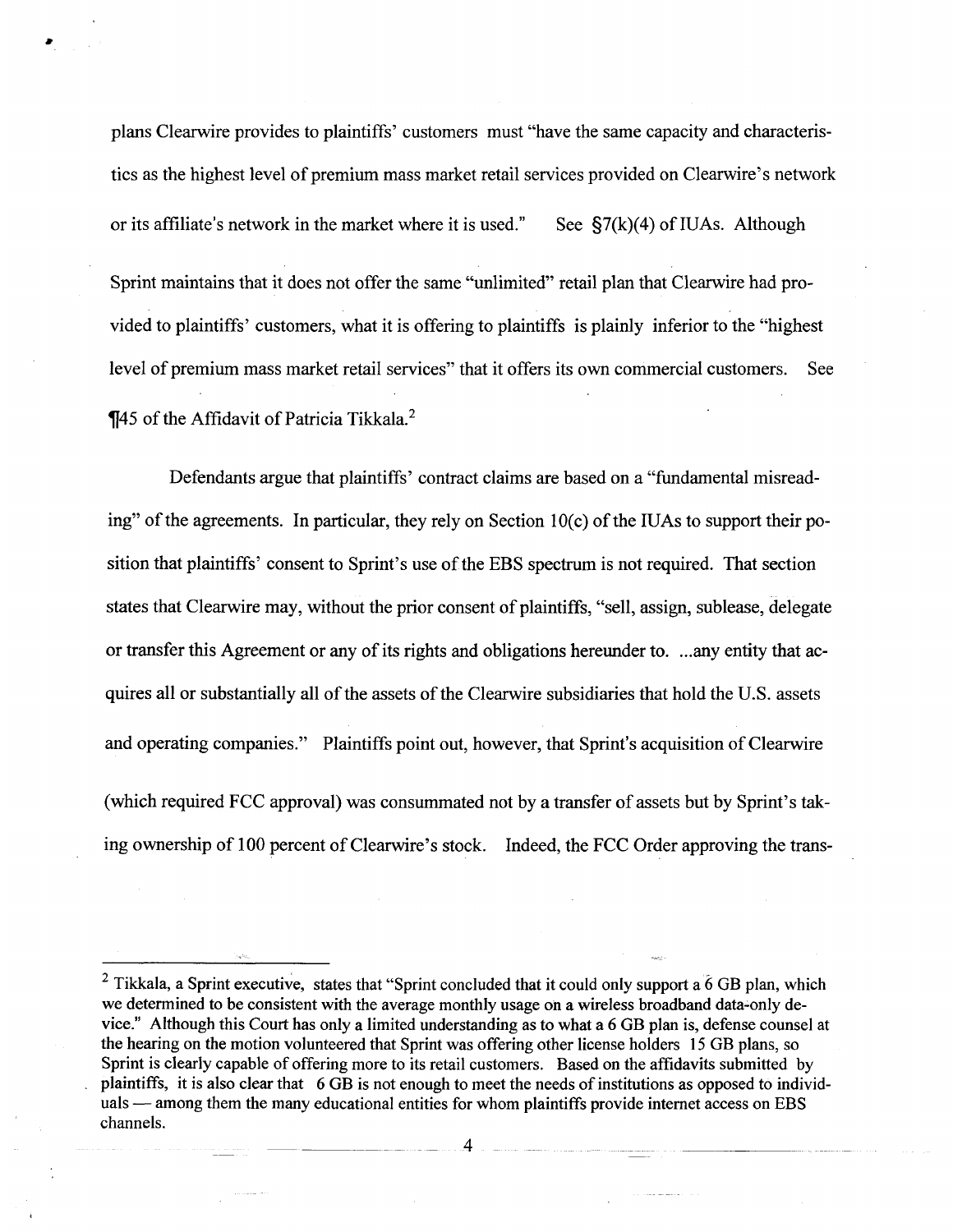action states that the application under review is to "Transfer Control of Licenses," not for consent to "Assign Licenses." As explained at pages 2-3 of plaintiffs' reply memorandum, the FCC itself regards a transfer of control as a transaction in which the licensee remains the same but control of the license is transferred to another entity. In other words, Clearwire is still the licensee, and if Sprint wants to exercise the rights that license confers, Clearwire must enter into a sublicense with it — and plaintiffs must give their written consent.

Turning then to the harm which could befall either party depending on whether the injunction issues, this Court concludes that the balance of those harms favors the plaintiffs and that the harm is irreparable. Those harms are summarized at pages 13-16 of plaintiffs' memorandum in support of their motion. If the WiMAX network were turned off as planned, plaintiffs estimate that some 300,000 people are at risk of being left without internet services since, without access to the EBS spectrum, they cannot afford the higher commercial rates. Because Sprint will agree to provide only 6 GB plans, permitting the transition on Sprint's terms threatens the existence of plaintiffs' nonprofit Mobil Beacon and Mobile Citizen Services that serve schools, since modems for these customers average 32 GB per month. Finally, the damage to plaintiffs' reputation, as its customers look elsewhere for their internet access, is difficult to monetize and ultimately may be beyond repair.

The harm to Sprint, on the other hand, is on balance far less significant. As Sprint describes it, issuance of the injunction would jeopardize its ability to meet a timeline for completing the transition work that has been established pursuant to separate agreements with the federal government. As proposed by plaintiffs, however, the injunction delays closure of the WiMAX sites only for 90 days, and the defendants have failed to present evidence to this Court that this three month delay means that they will be unable to meet the deadline. Sprint also argues that

5

كالمنابذ والمتعادية